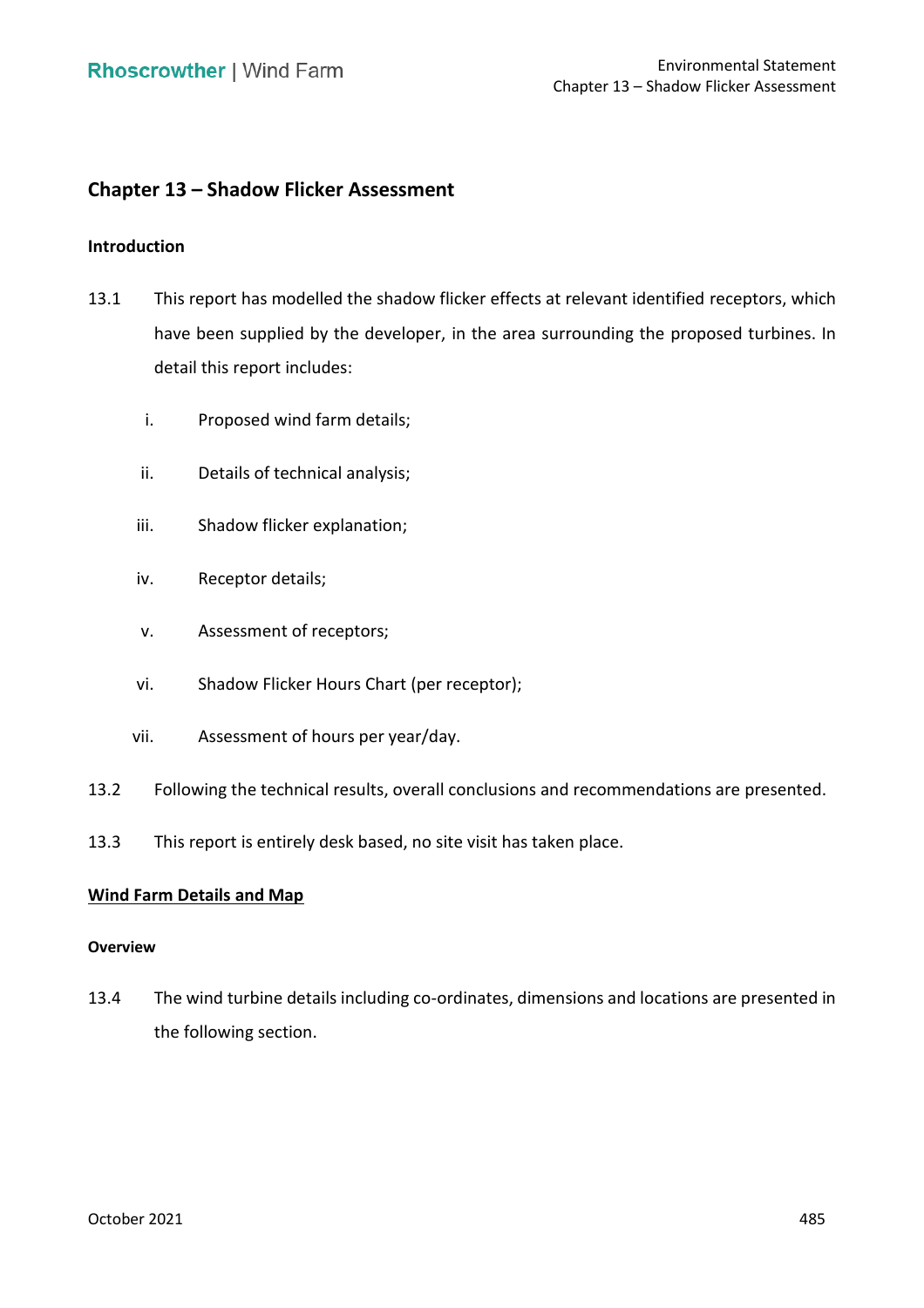# **Wind Development Location**

 13.5 The proposed development is located around Pembroke in Wales and will consist of three wind turbines. [Figure 1](#page-1-0) below<sup>1</sup> shows the turbines locations.

 *Figure 1 Proposed wind farm development wind turbine locations* 

<span id="page-1-0"></span>

# **Co-Ordinate Data**

13.6 The wind turbines co-ordinates used in this assessment are shown in Table 1 below.

<sup>1</sup> Source: Copyright © 2021 Google.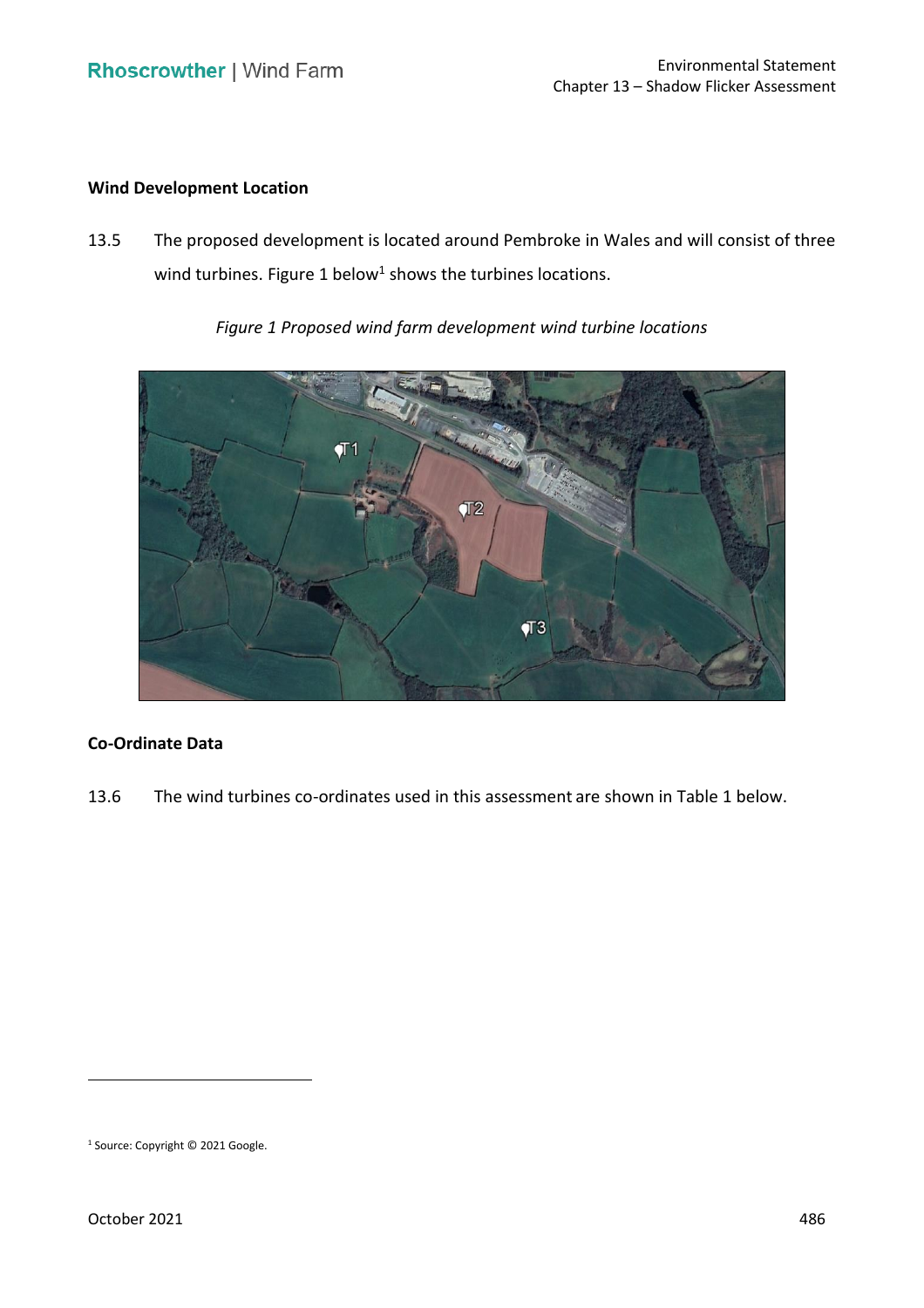| <b>Turbine</b> | <b>Easting</b> | <b>Northing</b> | Hub height<br>$(m \text{ agl})$ | Rotor<br>diameter<br>(m) | <b>Tip</b><br>height<br>(m agl) |
|----------------|----------------|-----------------|---------------------------------|--------------------------|---------------------------------|
| Τ1             | 191098         | 202098          |                                 |                          |                                 |
| T <sub>2</sub> | 191423         | 201926          | 76.5                            | 117                      | 135m                            |
| T <sub>3</sub> | 191577         | 201601          |                                 |                          |                                 |

# *Table 1 Proposed turbines co-ordinates*

# **Shadow Flicker**

### **Overview**

 13.7 Rotating wind turbine blades can cause brightness levels to vary periodically at locations where they obstruct the Sun's rays. This can result in a nuisance when the shadow is cast over the windows of residential properties. This intermittent shadow is described by the term 'shadow flicker' and it can be a cause of annoyance at residences near onshore wind turbines if it occurs for a significant period of time during the year<sup>2</sup>.

### **Guidance Overview**

 13.8 There are various sources of guidance with regard to shadow flicker impacts caused by wind turbines. The most relevant extracts have been presented and summarised in Table

<sup>2</sup> No significant negative health effects are anticipated. See Table 2.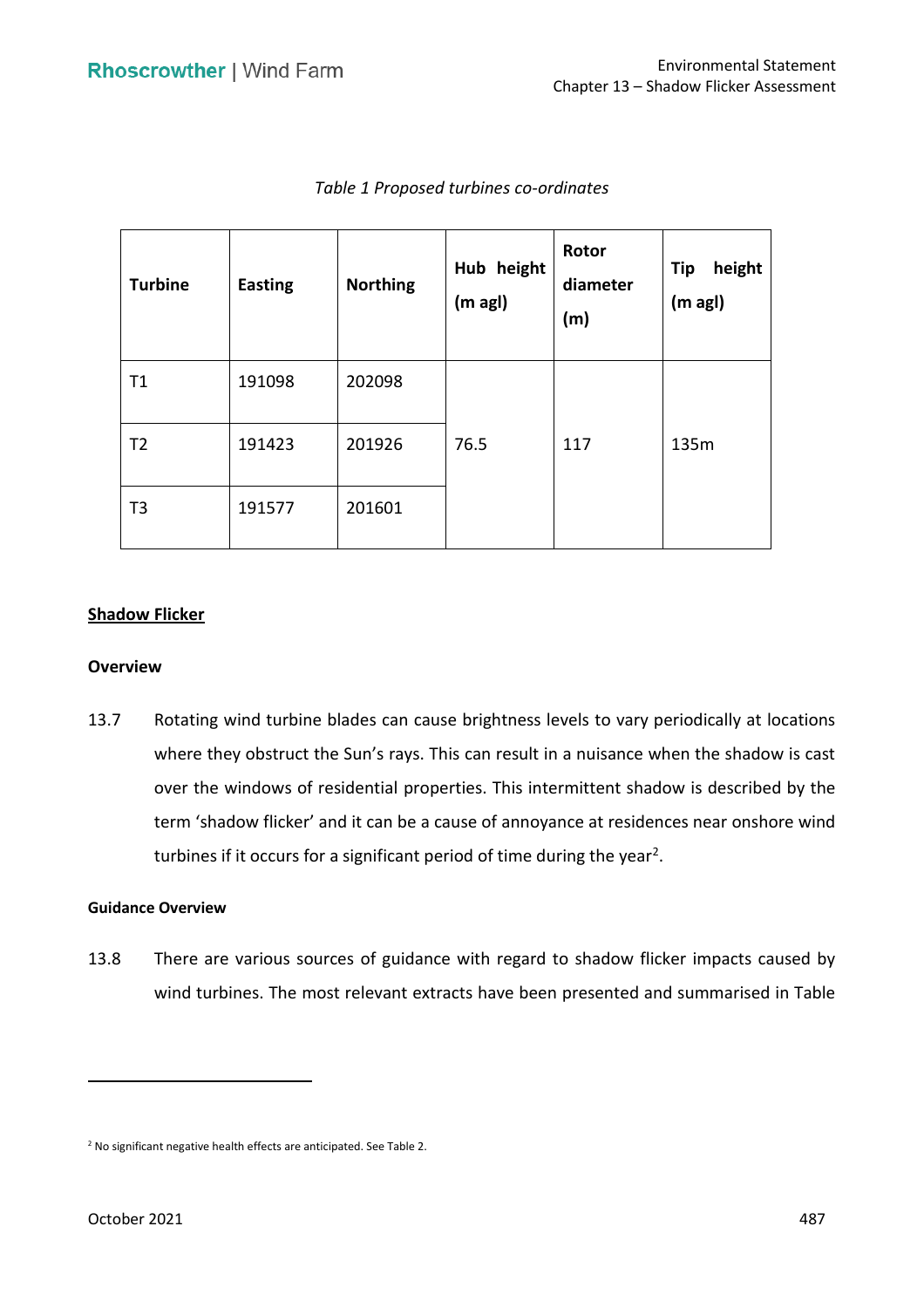2 below. However, the material regarding shadow flicker is quite extensive and not all aspects have been summarised here.

| <b>Source</b>  | <b>Extract</b>                                                                                                                   | <b>Remarks</b>       |
|----------------|----------------------------------------------------------------------------------------------------------------------------------|----------------------|
|                | This report presents an update of the                                                                                            |                      |
|                | evidence base which has been produced by<br>carrying out a thorough review<br>of<br>international guidance on shadow flicker, an |                      |
| Parsons        | academic<br>literature review<br>and<br>by                                                                                       |                      |
| Brinckerhoff,  | investigating<br>current assessment                                                                                              | The<br>report<br>was |
| 2011<br>- 1    | methodologies employed by developers and                                                                                         | read<br>and          |
| Update of UK   | case study evidence. Consultation (by means                                                                                      | understood<br>by     |
| Shadow         | of a questionnaire) was carried out with                                                                                         | Pager Power and      |
| <b>Flicker</b> | stakeholders in the UK onshore wind farm                                                                                         | provides<br>context  |
| Evidence       | industry including developers, consultants                                                                                       | for flicker reports. |
| <b>Base</b>    | and Local Planning Authorities (LPAs). This                                                                                      |                      |
|                | exercise was used to gauge their opinion and                                                                                     |                      |
|                | operational experience with shadow flicker,                                                                                      |                      |
|                | current guidance and the mitigation strategies                                                                                   |                      |
|                | that can and have been implemented.                                                                                              |                      |

# *Table 2 Guidance – shadow flicker*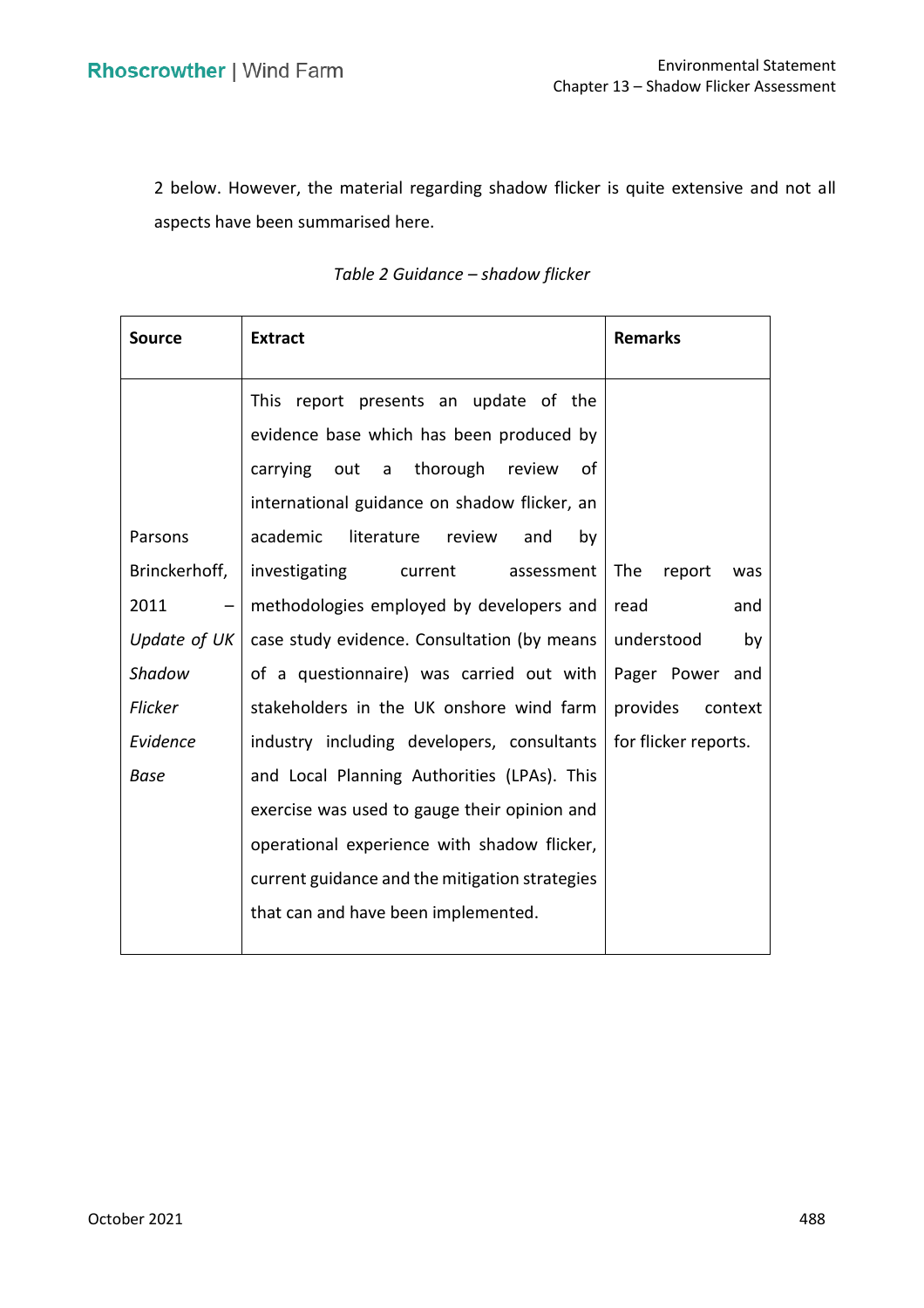| <b>Source</b>                                                                                    | <b>Extract</b>                                                                                                                                                                                                                                                                                                                                                                                                                                 | <b>Remarks</b>                                                                                                                                                                                                                                               |
|--------------------------------------------------------------------------------------------------|------------------------------------------------------------------------------------------------------------------------------------------------------------------------------------------------------------------------------------------------------------------------------------------------------------------------------------------------------------------------------------------------------------------------------------------------|--------------------------------------------------------------------------------------------------------------------------------------------------------------------------------------------------------------------------------------------------------------|
| Parsons<br>Brinckerhoff,<br>2011<br>Update of UK<br>Shadow<br>Flicker<br>Evidence<br><b>Base</b> | The three key computer models used by the<br>industry are WindPro, WindFarm<br>and<br>Windfarmer. It has been shown that the<br>outputs of these packages do not have<br>significant differences between them. All<br>computer model assessment methods use a<br>"worst case scenario" approach and don't<br>consider "realistic" factors such as wind speed<br>and cloud cover which can reduce the<br>duration of the shadow flicker impact. | Pager Power uses<br>WindFarm<br>software for<br>its<br>analysis.<br>The exclusion<br>of<br>variable<br>environmental<br>factors within the<br>model (such<br>as<br>cloud<br>cover)<br>produces<br>the<br>conservative<br>results as shown in<br>this report. |
|                                                                                                  | Mitigation<br>measures which<br>have<br>been<br>employed to operational wind farms such as<br>turbine shut down strategies, have proved<br>very successful, to the extent that shadow<br>flicker cannot be considered to be a major<br>issue in the UK.                                                                                                                                                                                        |                                                                                                                                                                                                                                                              |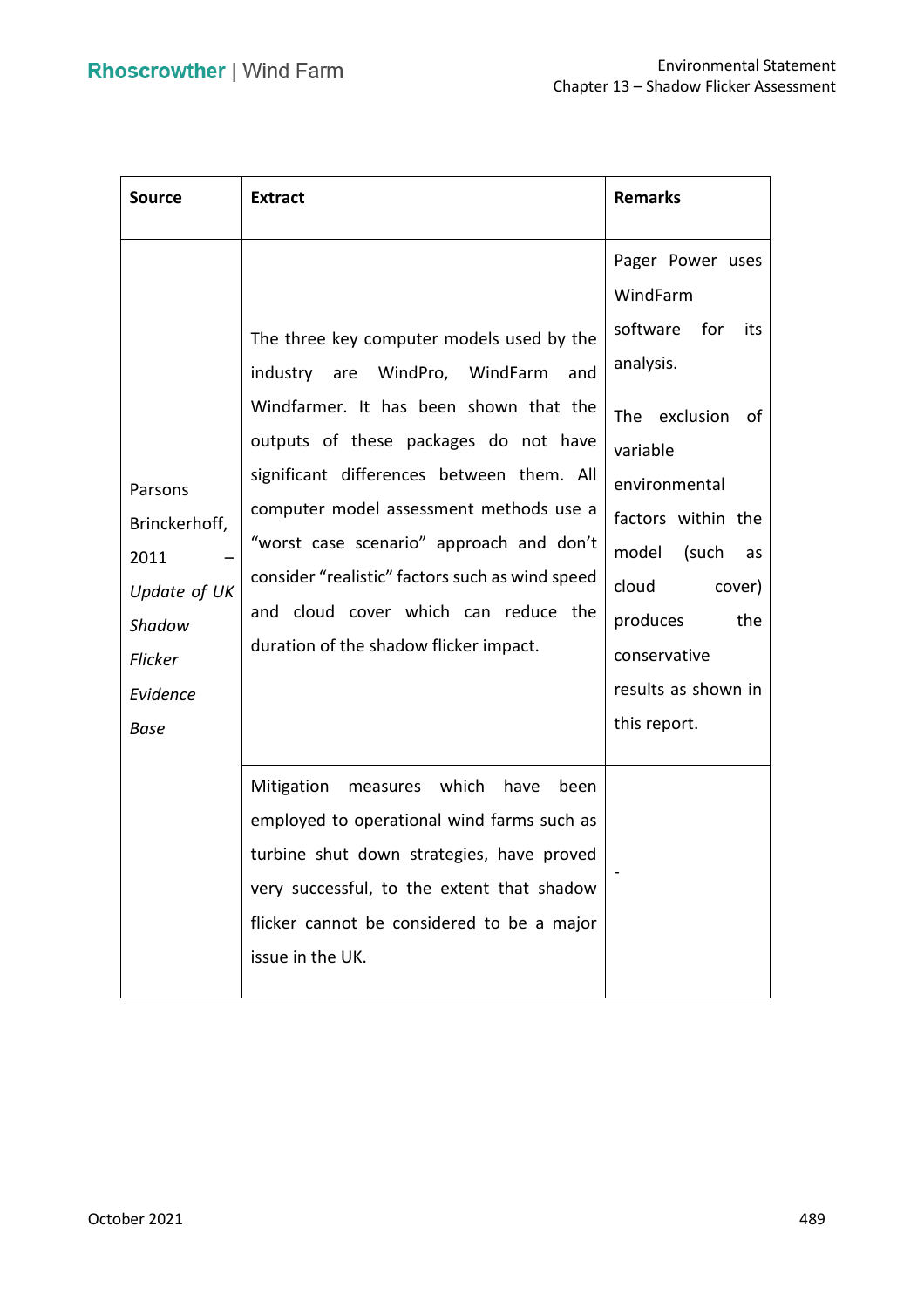| <b>Source</b>                                                                                    | <b>Extract</b>                                                                                                                                                                                                                                                                                                                                                                                                                                                                     | <b>Remarks</b>                                                                                                                                                                                                                                          |
|--------------------------------------------------------------------------------------------------|------------------------------------------------------------------------------------------------------------------------------------------------------------------------------------------------------------------------------------------------------------------------------------------------------------------------------------------------------------------------------------------------------------------------------------------------------------------------------------|---------------------------------------------------------------------------------------------------------------------------------------------------------------------------------------------------------------------------------------------------------|
|                                                                                                  | Companion Guide to PPS22 makes the<br>following statements:<br>Shadow flicker only occurs inside buildings<br>$\bullet$<br>where the flicker appears through a<br>narrow window opening;<br>Only properties within 130 degrees either<br>side of north of the turbines can be<br>affected at UK latitudes;<br>Shadow flicker has been proven to occur only<br>within ten rotor diameters of a turbine<br>position.<br>On health:                                                   | that<br>this<br><b>Note</b><br>guidance<br>was<br>officially<br>withdrawn<br>as<br>of<br>March<br>2014<br>however<br>the<br>technical<br>context<br>pertaining<br>to<br>shadow flicker is<br>still relevant for the<br>this<br>purpose<br>оf<br>report. |
| Parsons<br>Brinckerhoff,<br>2011<br>Update of UK<br>Shadow<br>Flicker<br>Evidence<br><b>Base</b> | 'On health effects and nuisance of the shadow<br>flicker effect, it is considered that the<br>frequency of the flickering caused by the wind<br>turbine rotation is such that it should not<br>cause a significant risk to health. Mitigation<br>measures which have been employed to<br>operational wind farms such as turbine shut<br>down strategies, have proved very successful,<br>to the extent that shadow flicker cannot be<br>considered to be a major issue in the UK.' |                                                                                                                                                                                                                                                         |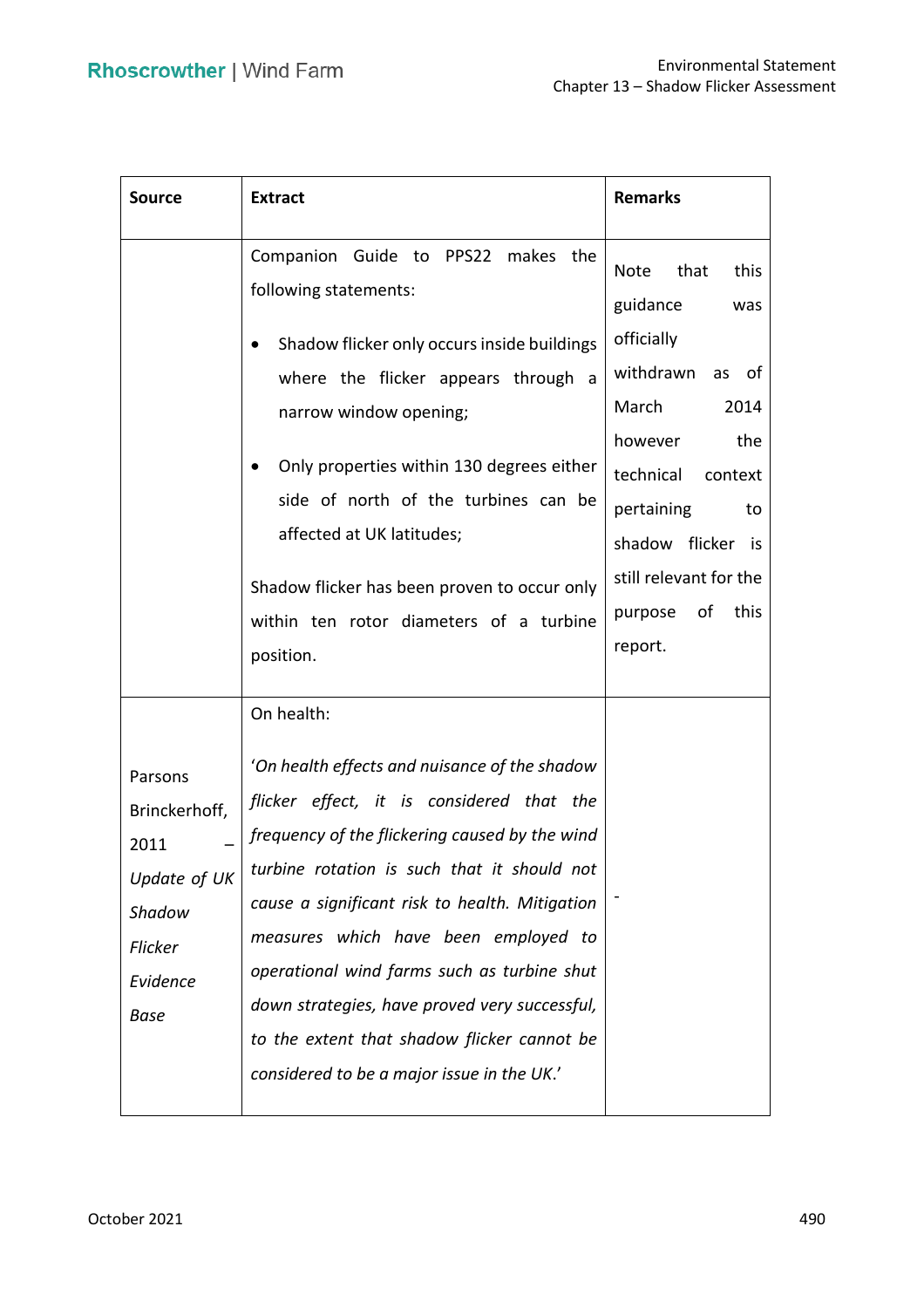| <b>Source</b>                                                                                                                                                             | <b>Extract</b>                                                                                                                                                                                                                                                                                                                                                                   | <b>Remarks</b>                                                                                                                                                                                               |
|---------------------------------------------------------------------------------------------------------------------------------------------------------------------------|----------------------------------------------------------------------------------------------------------------------------------------------------------------------------------------------------------------------------------------------------------------------------------------------------------------------------------------------------------------------------------|--------------------------------------------------------------------------------------------------------------------------------------------------------------------------------------------------------------|
|                                                                                                                                                                           | [Onshore Wind Energy Planning Conditions<br>Guidance Note, Renewables Advisory Board<br>and BERR (2007)] states that only dwellings<br>within 130 degrees either side of north<br>relative to a turbine can be affected and the<br>shadow can be experienced only within 10<br>rotor diameters of the wind farm.                                                                 | Secondary<br>source<br>presented<br>within<br>the<br>Parson<br><b>Brinckerhoff</b><br>report.                                                                                                                |
| Department<br>for<br>Communities<br>&<br>Local<br>Government<br>$2013$ :<br>(July<br>Planning<br>practice<br>guidance for<br>renewable<br>and<br>low<br>carbon<br>energy. | Under certain combinations of geographical<br>position and time of day, the Sun may pass<br>behind the rotors of a wind turbine and cast a<br>shadow over neighbouring properties. When<br>the blades rotate, the shadow flicks on and<br>off; the impact is known as 'shadow flicker'.<br>Only properties within 130 degrees either side<br>of north, relative to the turbines. | <b>This</b><br>document<br>replaced 'Planning<br>for<br>renewable<br>energy:<br>a<br>companion<br>guide<br>to PPS22'. It should<br>be noted that no<br>maximum distance<br>is given within this<br>document. |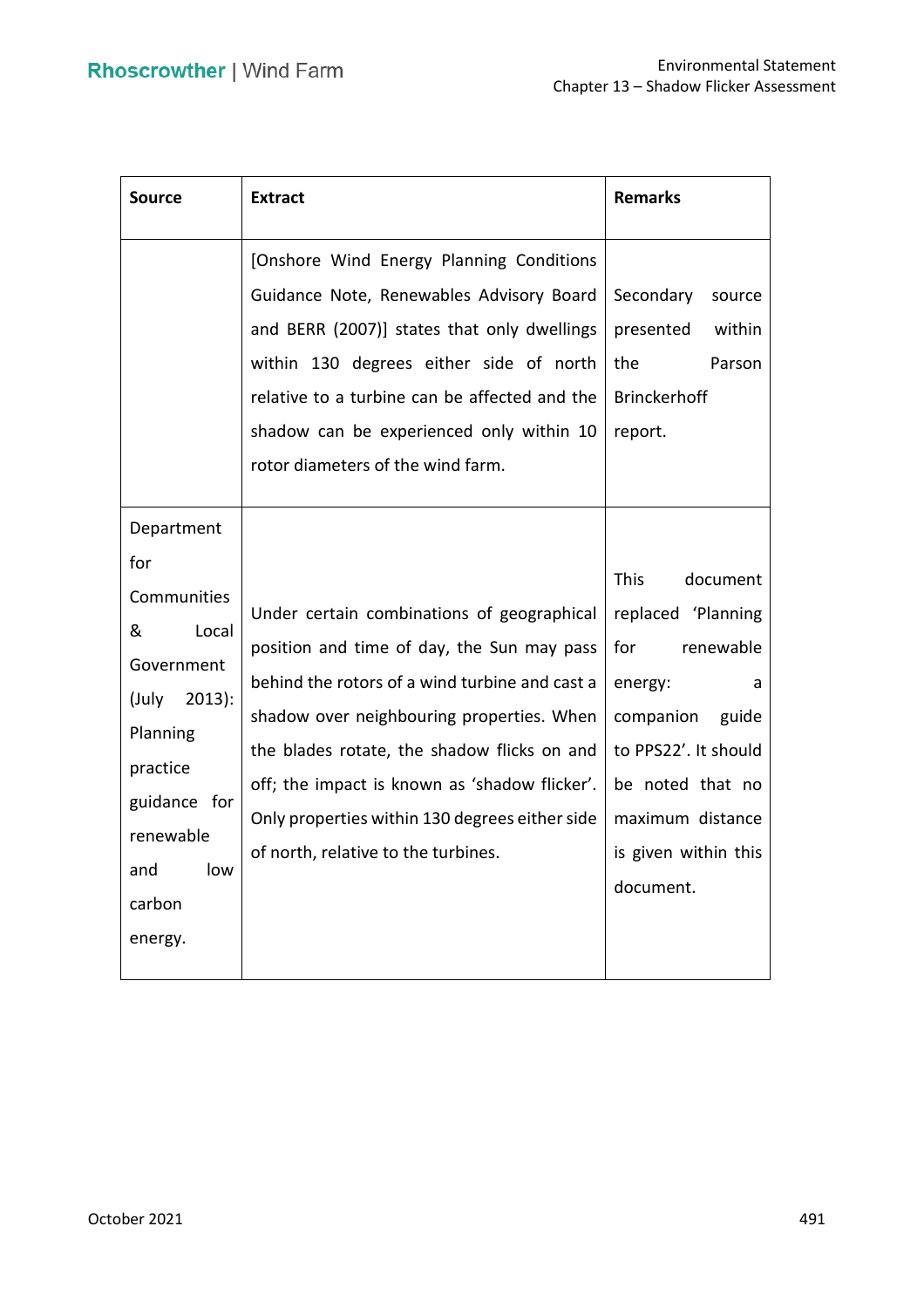# **Discussion – 10 Rotor Diameter Exclusion Zone**

- 13.9 It is common to use 10 rotor diameters as a maximum limit within which significant shadow flicker effects can occur. The validity of this limit is discussed at length within the relevant literature<sup>3</sup>. The guidance on this particular criterion varies in different documents and countries, with some stating that effects can only occur within this distance and others stating that this is a general rule or that the risk beyond this distance is low.
- 13.10 Pager Power generally considers receptors within 10 rotor diameters. This makes the 10 rotor diameter zone for each turbine measure out to 1,170m from the turbine (shown in section 4). This is considered an appropriate zone for potentially significant effects based on the available guidance and because other features of the modelling are highly conservative<sup>4</sup> as set out in Table 2.

#### **Acceptable Limits**

- 13.11 There is no formal limit on the amount of shadow flicker that is considered acceptable within the UK.
- 13.12 Other European countries do have limits, and these vary from one country to another<sup>5</sup>. A typical limit, which has been utilised in Northern Ireland, Republic of Ireland, Germany and Belgium, is 30 hours per year with a maximum of 30 minutes per day. Since there is no formal guidance on this subject in the UK, the discussion of the results relative to these limits is for reference purposes only.
- 13.13 If shadow flicker effects are predicted beyond this limit, mitigation may be required to eradicate the occurrence of shadow flicker. This is typically controlled by remote automatic

<sup>&</sup>lt;sup>3</sup> See Table 2 for references.

 4 For example the assumption that all properties have a single window facing the nearest wind turbine and ignoring potential cloud cover or low wind speeds that could reduce the effects.<br><sup>5</sup> Parsons Brinckerhoff (2011): *Update of UK Shadow Flicker Evidence Base.*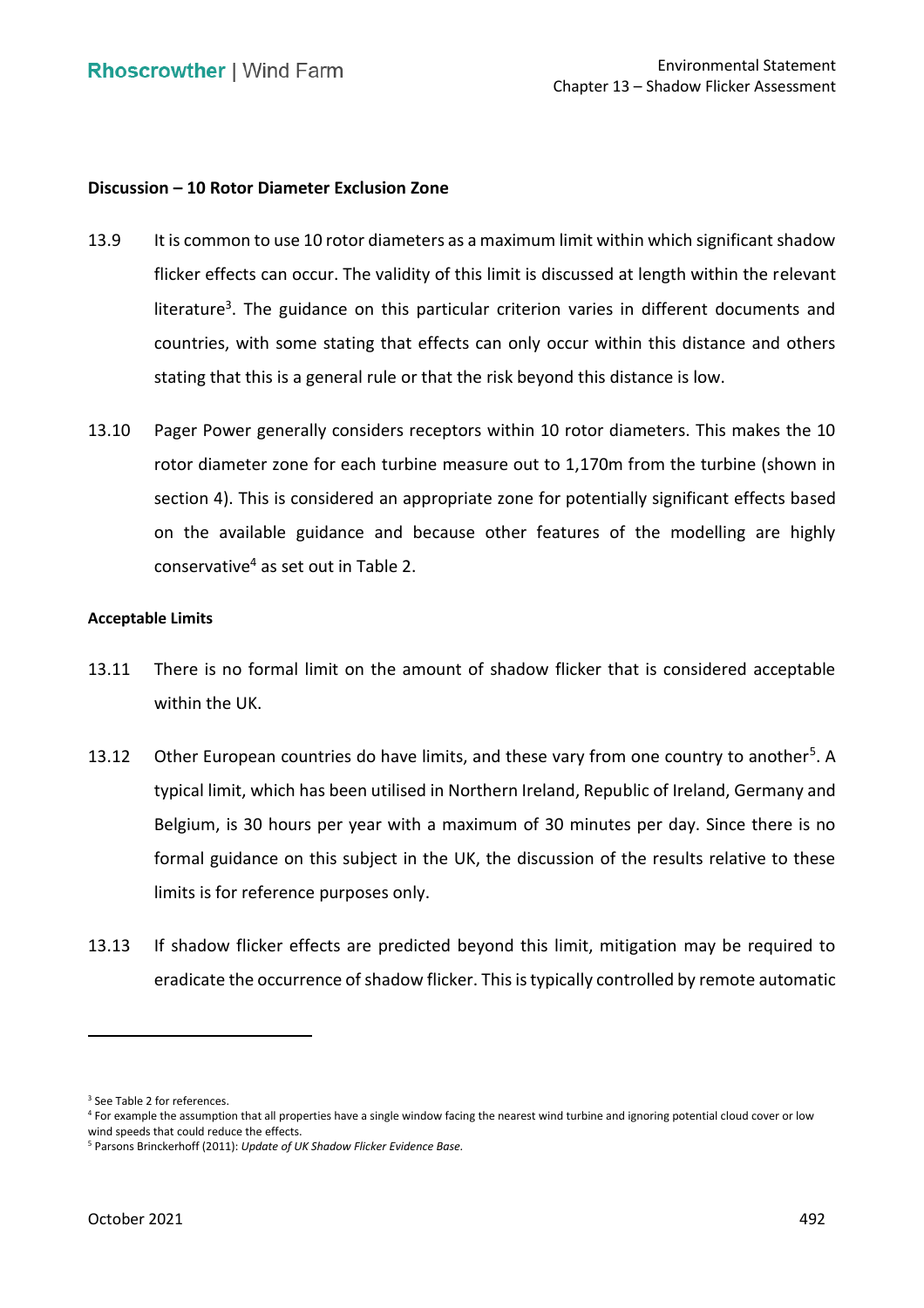wind turbine shutdown so that in effect, no neighbouring property will experience the occurrence of shadow flicker beyond the limits specified above. There are there two approaches to mitigation:

- i. Complete removal of effects;
- ii. Reduction of any effects to the acceptable limit specified above.
- 13.14 Shadow flicker effects can only occur under specific conditions so, in reality, turbine shutdown may not be required to eliminate effects i.e. shadow flicker cannot occur if the weather at the time of predicted effects is not clear and sunny or if the rotor is not face on to the receptor.

# **Identification Of Receptors**

#### **Overview**

13.15 The following section presents the assessed receptors.

#### **Assessed Receptors**

- 13.16 Receptors have been identified in the area surrounding the proposed wind farm. Initially supplied by the developer. identified receptors in this instance include both dwellings and offices and that were
- 13.17 Two assessed receptors are located in Rhoscrowther village (numbers 2 and 3). Receptor 2 dwelling was chosen for detailed assessment and the results checked for the remaining two properties immediately west of it. Receptor 3 is also a dwelling located adjacent one of (Pleasant View 2) is a detached dwelling property and is the closest to the turbines. This these properties.
- 13.18 Receptors 10-14 are dwellings located to the east of the wind farm.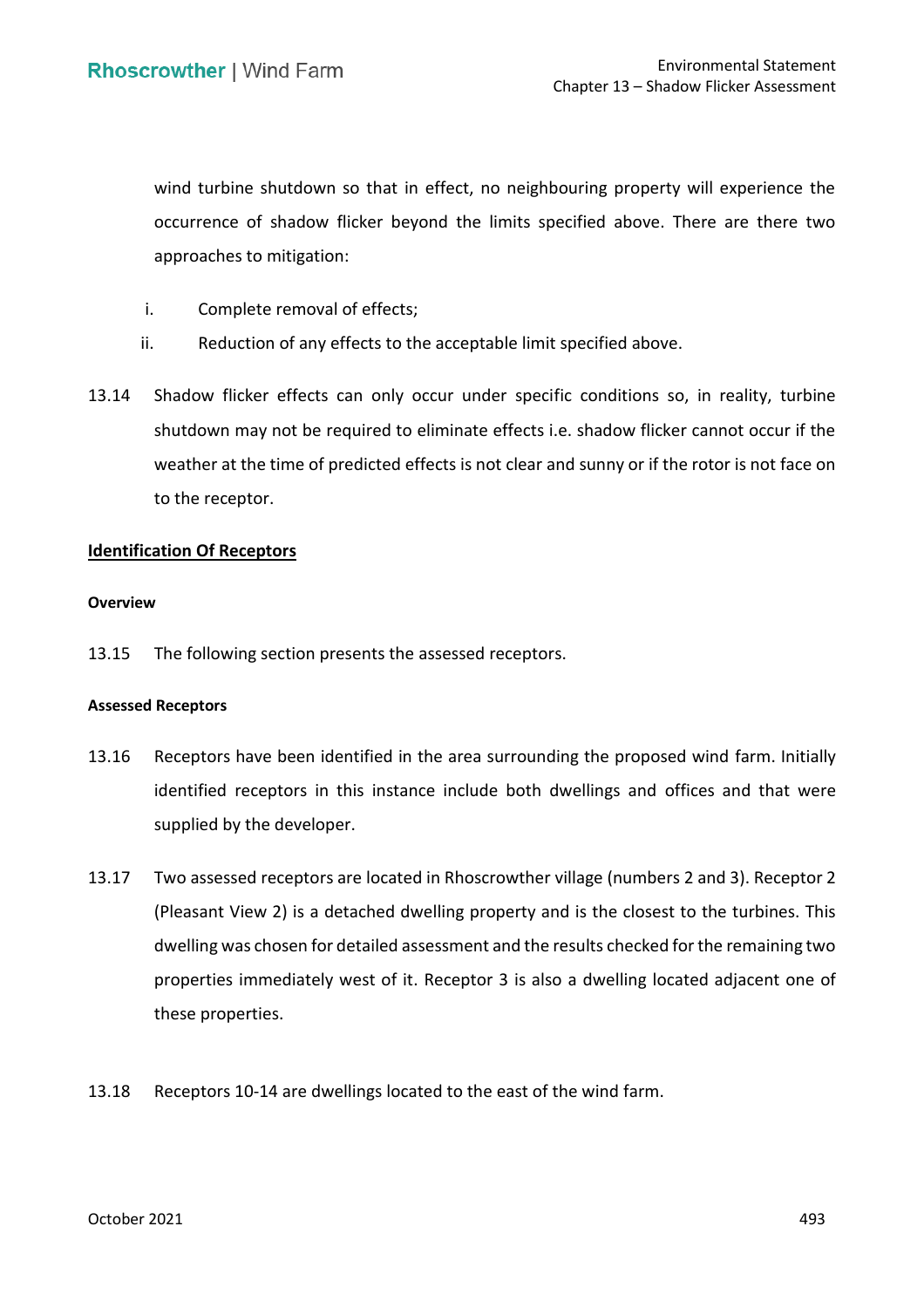- 13.19 Receptors 1, 4, 5 and 6 are part of an office complex within the refinery and therefore have not been taken forward for detailed modelling.
- 13.20 Receptors 7, 8 and 9 have not been modelled because:
	- i. Receptor 7 is a church;
	- ii. Receptor 8 is more than 1,170m from the closest turbine;
	- iii. Receptor 9 is within the 130º to 230º segment where no effect would occur.
- 13.21 Figures 2-7<sup>6</sup> on the following pages show the receptors identification process<sup>7</sup> for shadow flicker analysis and the turbine locations, specifically:
	- i. The turbine positions (circular icons);
	- ii. The identified receptors (dwelling icons);
	- iii. The 10-rotor diameter zone (1,170m radius) relative to the turbines with consideration of the combined 130 degree zone (either side of north) for all wind turbines (red area and outline).
- 13.22 The model is based on the conservative assumption that each assessed receptor has a window facing perpendicular to the nearest wind turbine with a clear view of the rotating turbine blades. The model has considered windows with a size of 1 metre by 1 metre with a centre that is 1.5 metres above ground.
- 13.23 Receptor details, including co-ordinates and the distance and bearing to the nearest turbine, are shown in ES Appendix 13.1.

<sup>&</sup>lt;sup>6</sup> Source: Aerial image copyright  $\odot$  2021 Google.<br><sup>7</sup> Provided by the developer.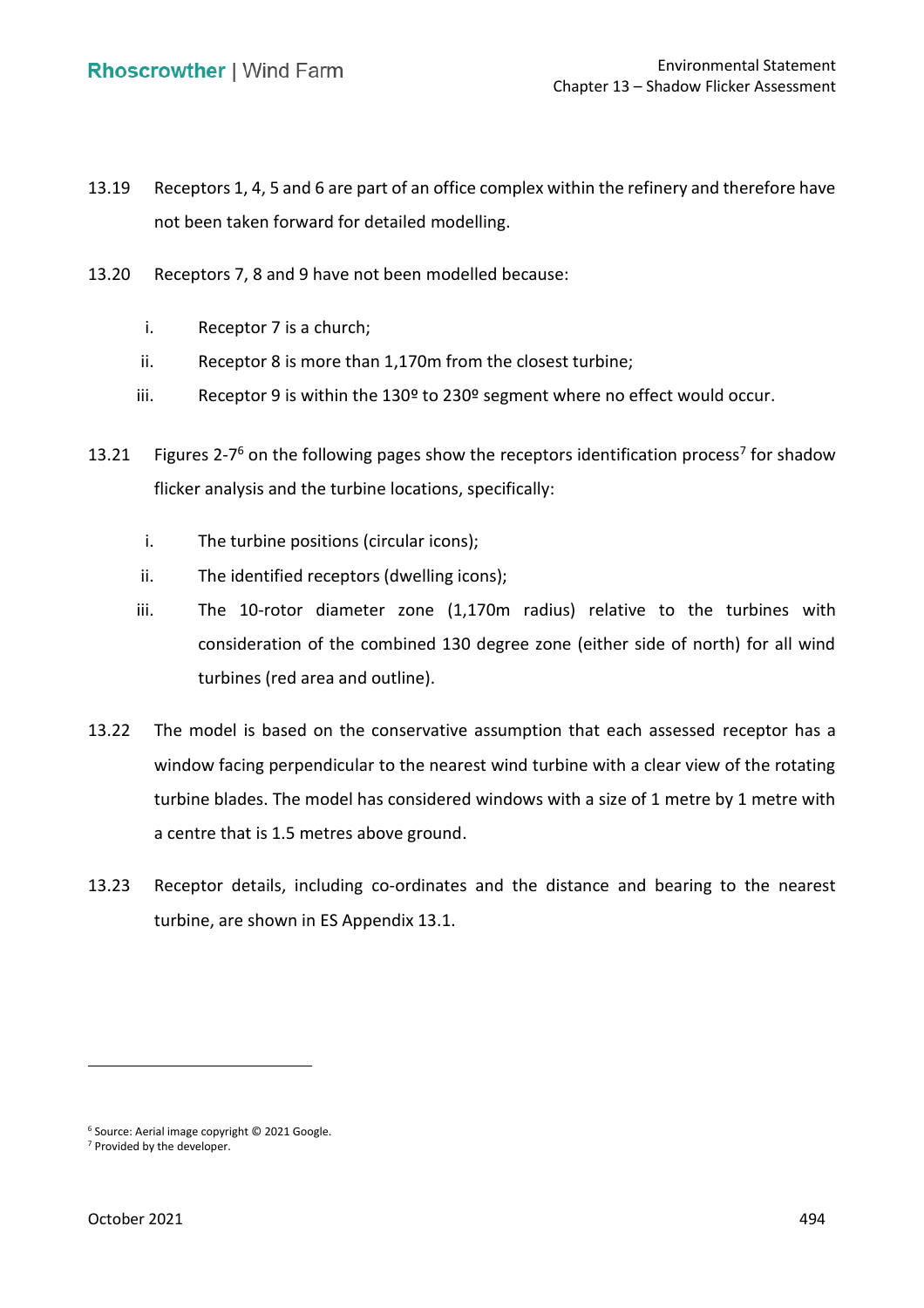

*Figure 2 All identified receptors*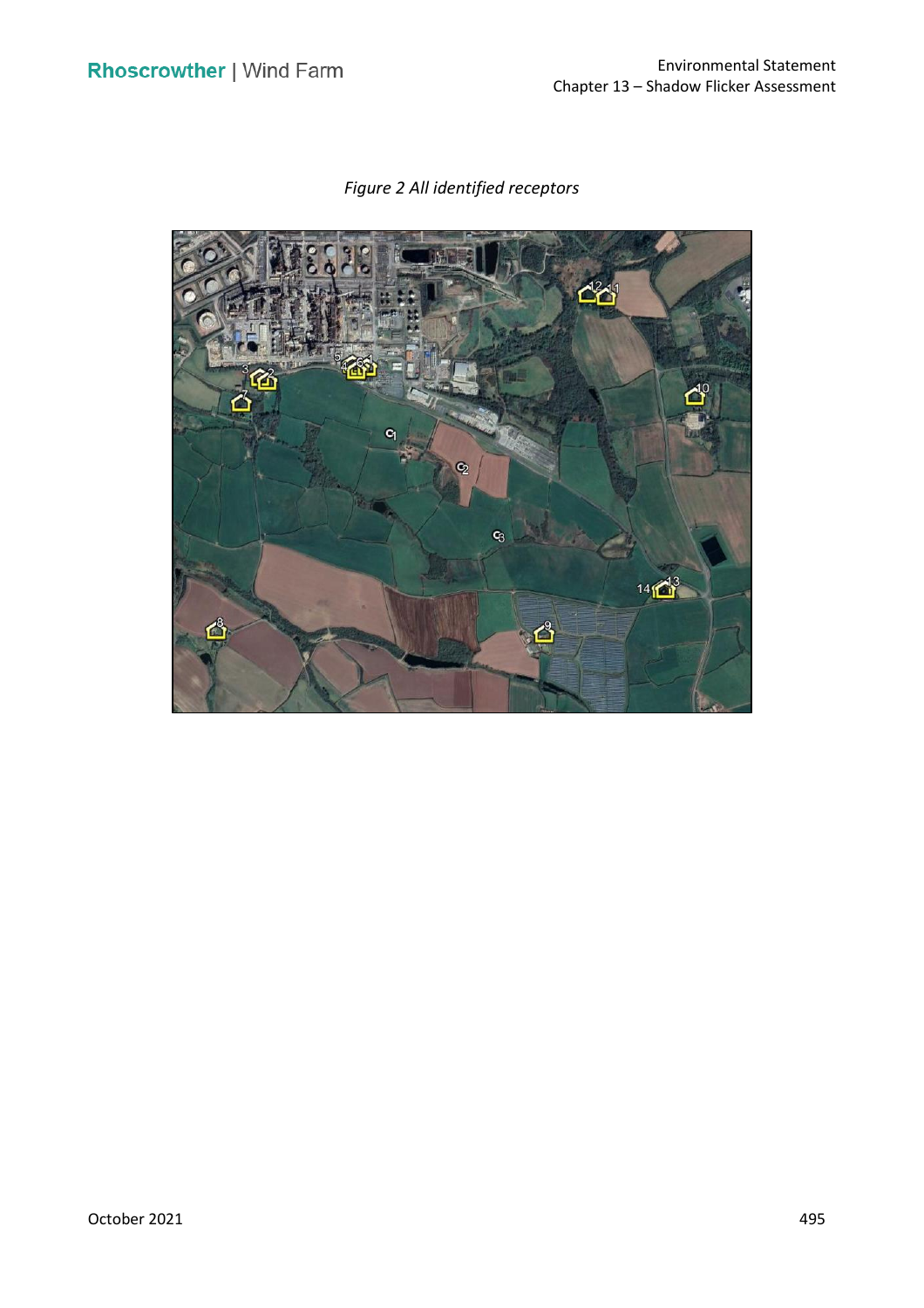*Figure 3 All identified receptors relative to the 10 rotor diameter zone and cumulative 130º either side of north zone* 

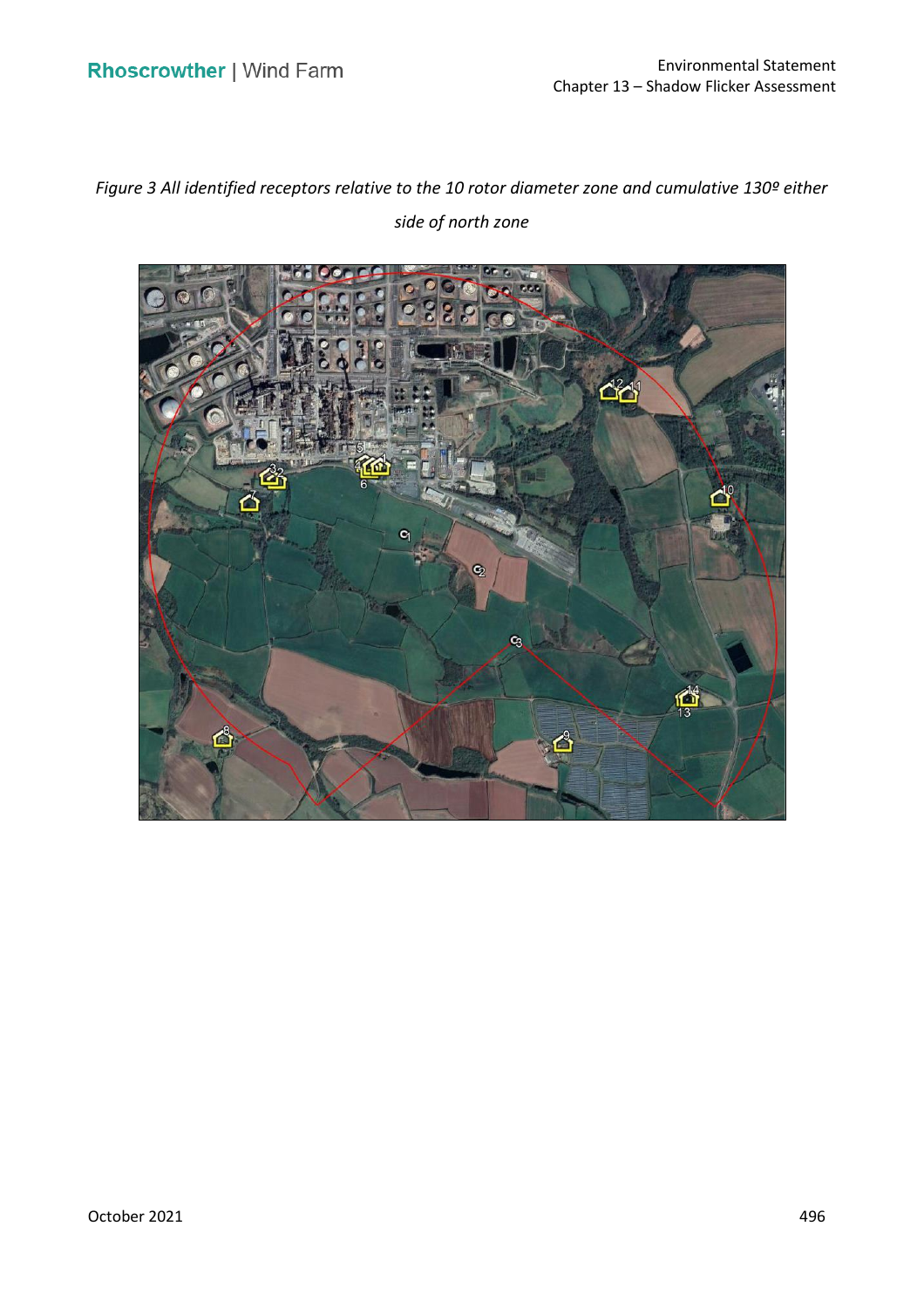*Figure 4 Identified receptors considered for the assessment relative to the 10 rotor diameter zone and cumulative 130º either side of north zone* 

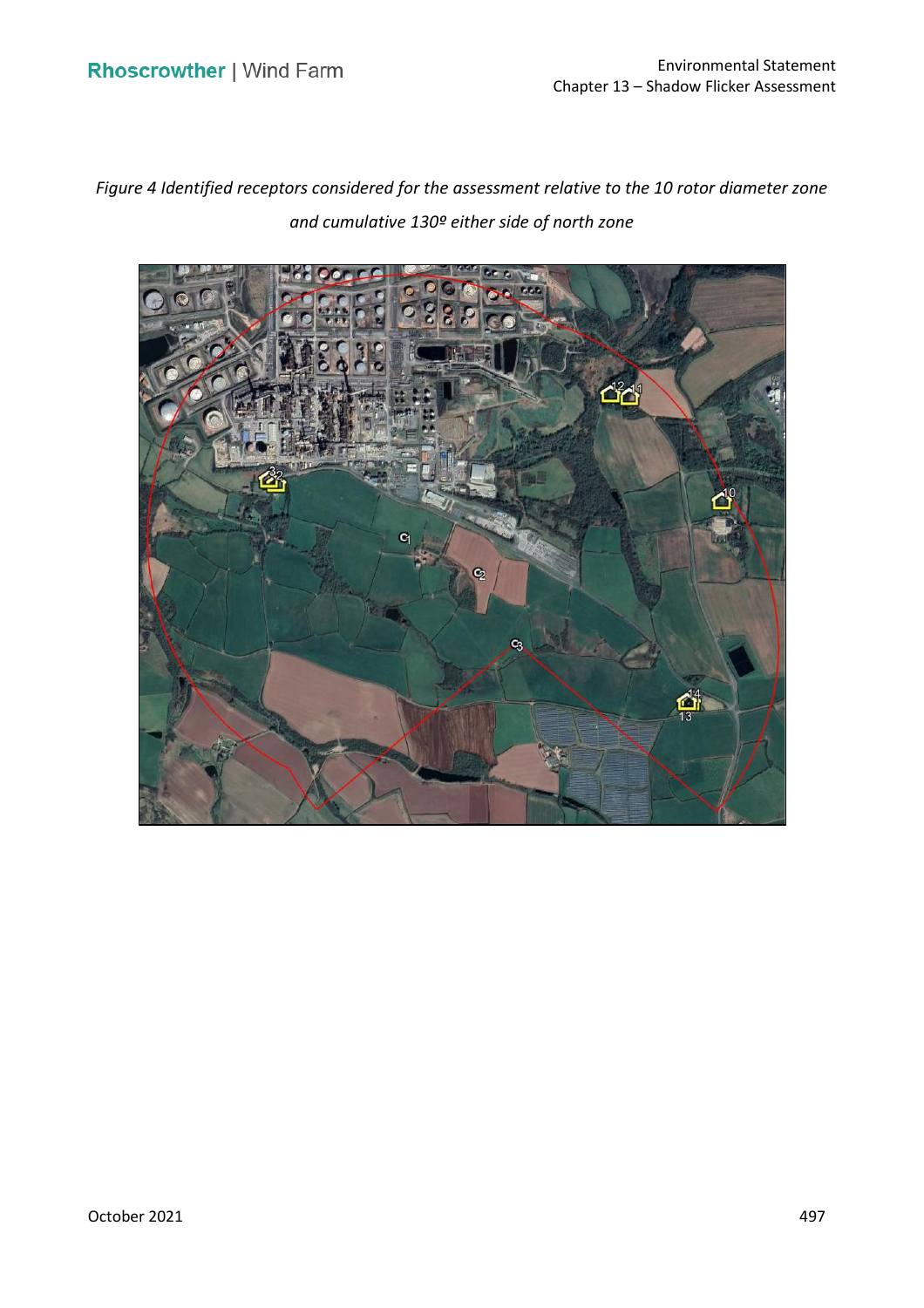

 *Figure 5 Receptors 2 and 3 relative to the wind turbines and assessment zone*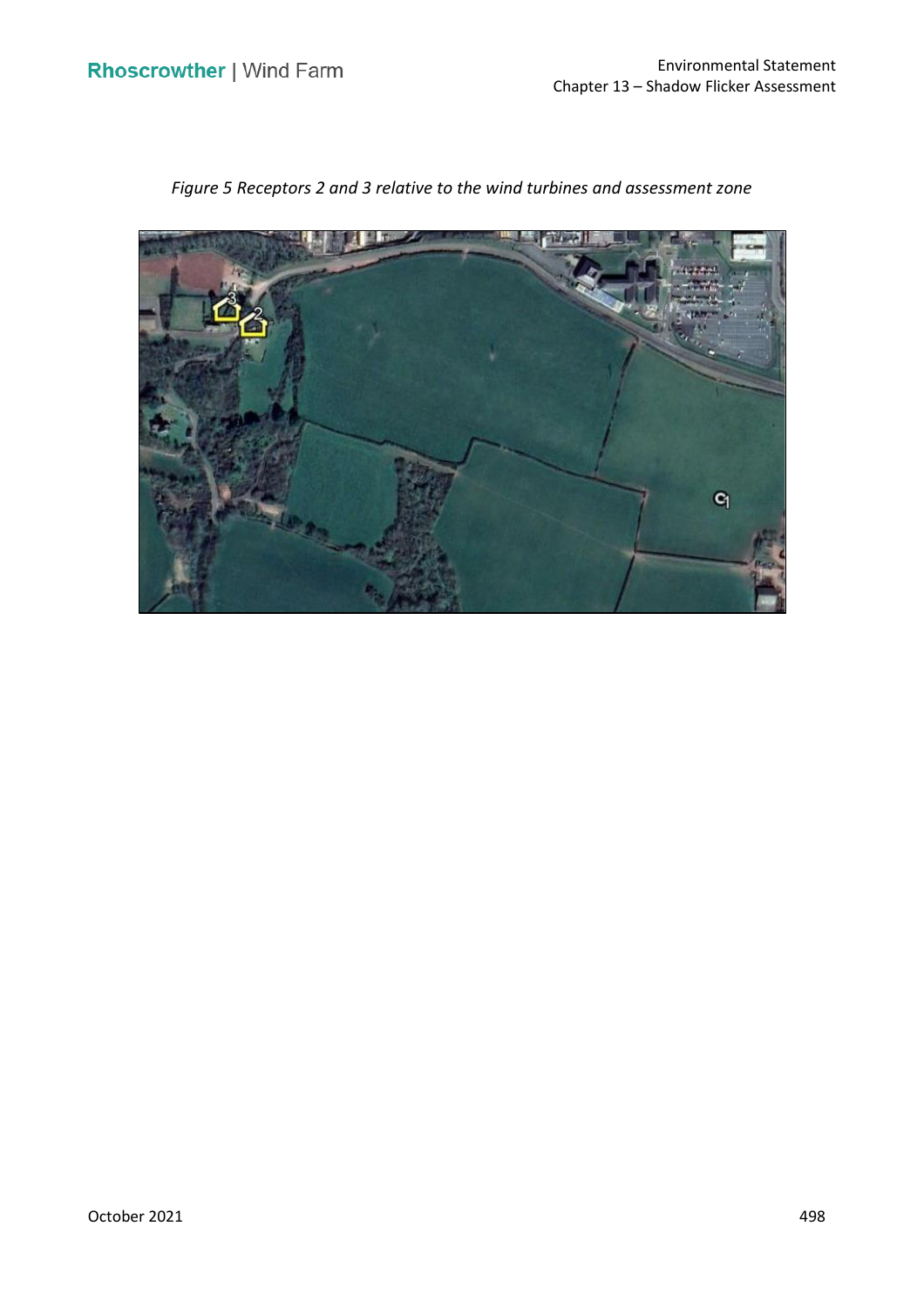

 *Figure 6 Receptors 10-12 relative to the wind turbines and assessment zone*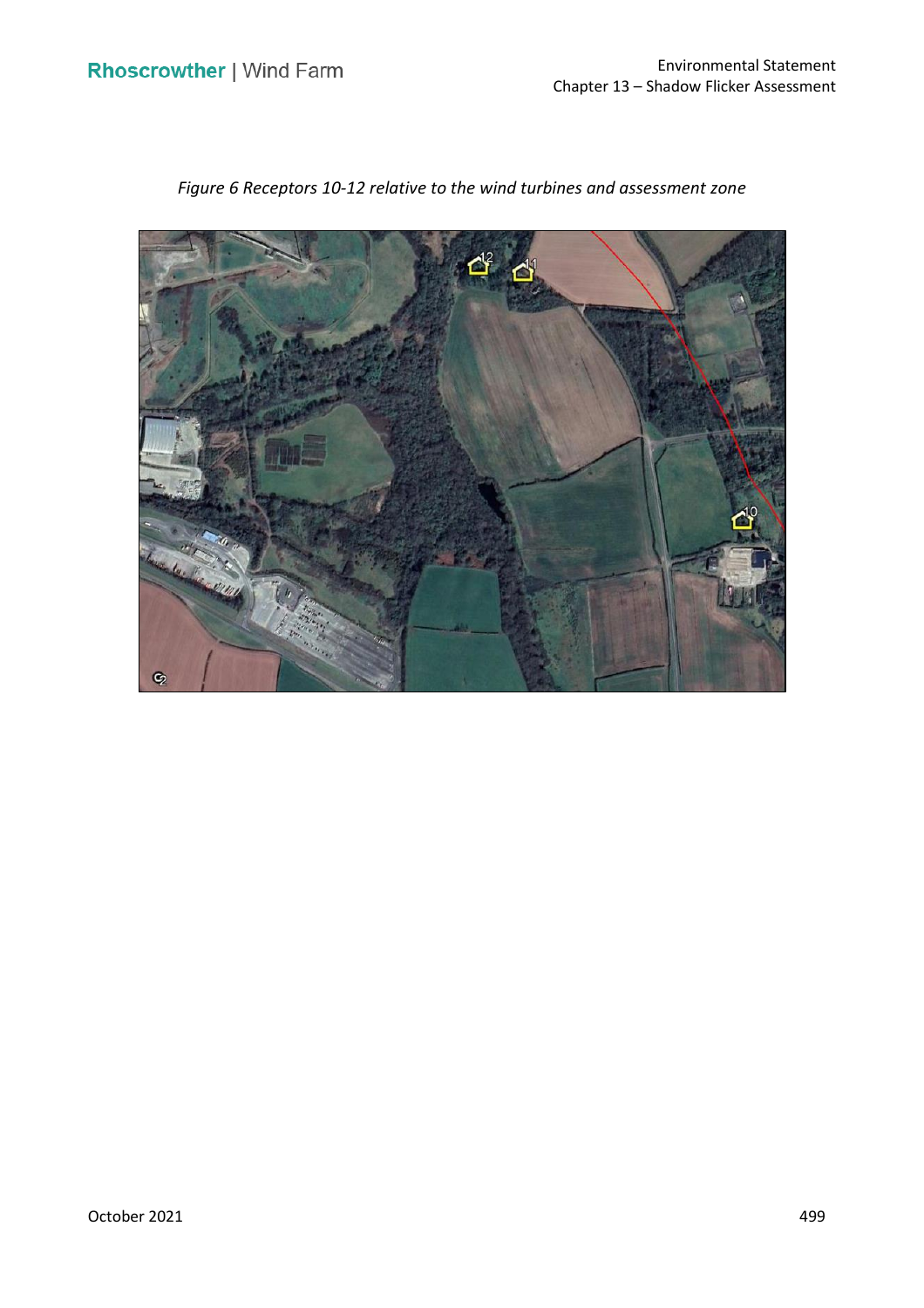

 *Figure 7 Receptors 13 and 14 relative to the wind turbines and assessment zone*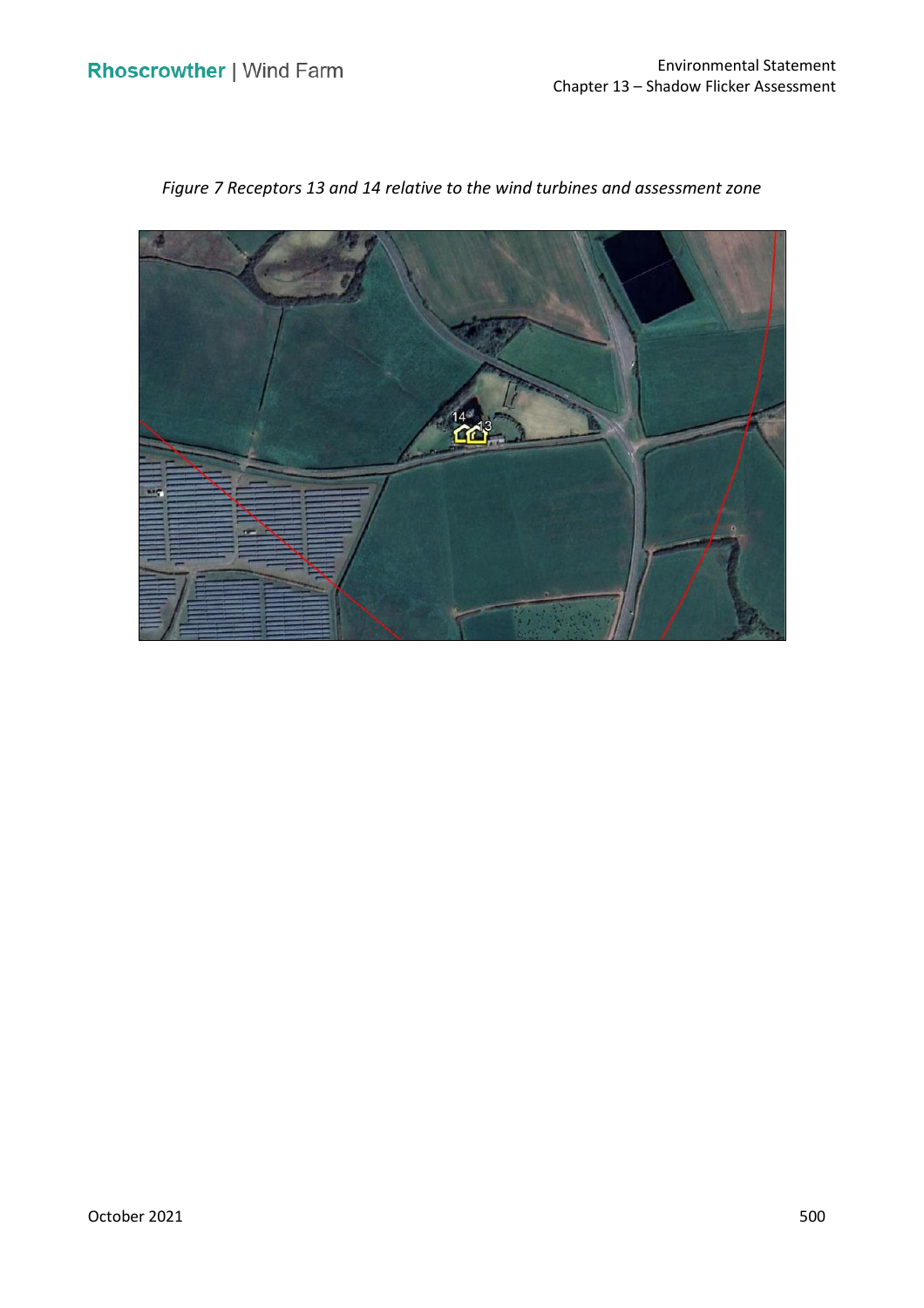# **Technical Assessment**

# **Overview**

 13.24 The following sections presents an overview of the methodology, assumptions and modelling results.

### **Methodology and Assumptions**

- 13.25 The assessment has considered a 'view height' of 1.5 metres above ground level with each window having dimensions of 1m by 1m which directly faces the nearest wind turbine. The model considers terrain, the relative geometry of the turbine to the receptor, the dimensions of the wind turbines and the path of the Sun across the sky throughout a single year. The minimum Sun elevation at which shadow flicker effects could be deemed to materialise is 2 degrees above the horizon. The dimensions of the turbines have been set in accordance with Table 1 in Section 2.3 of this report.
- 13.26 Note that the time results are given as a decimal, where 0.5 hours = 30 minutes.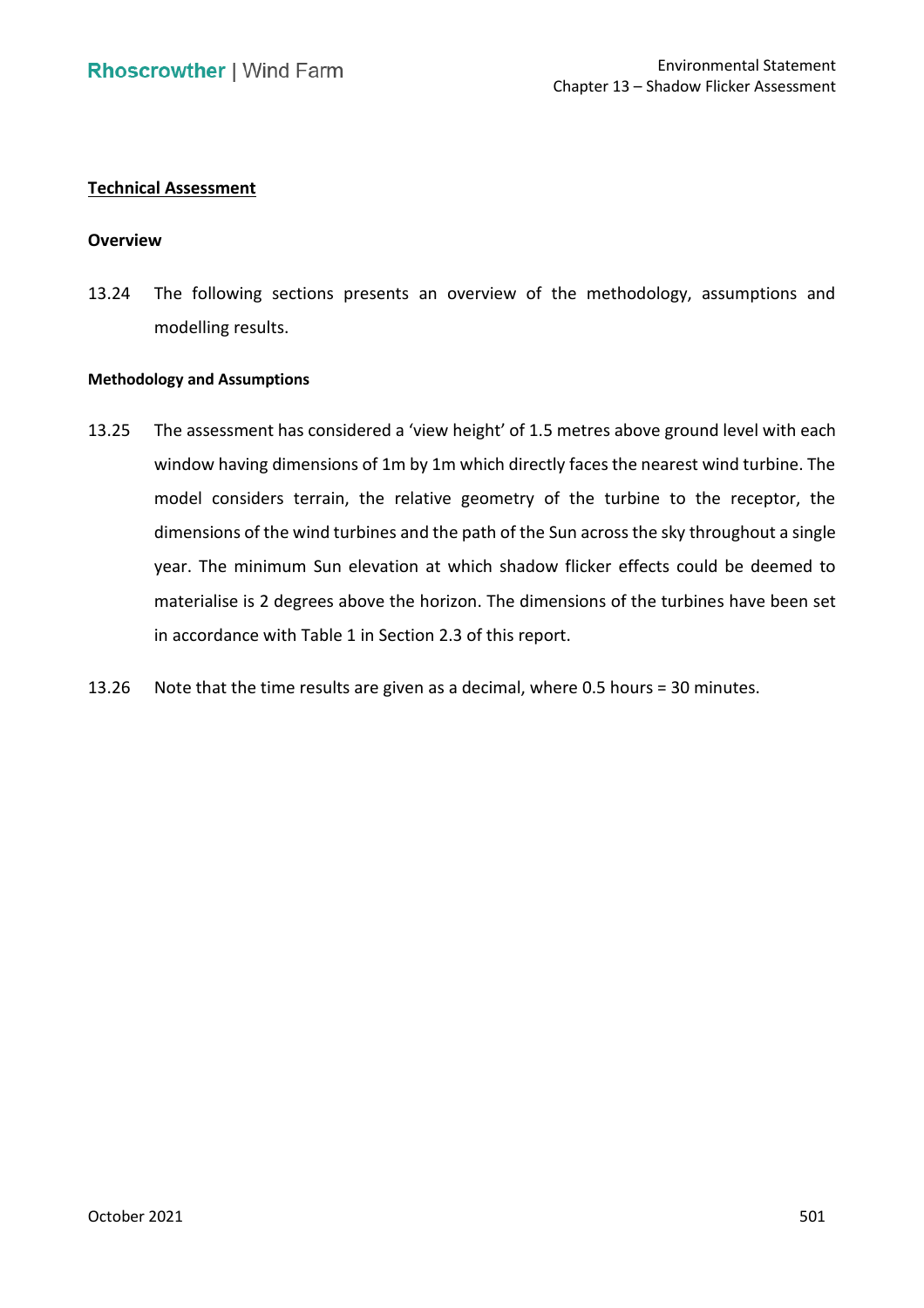# **Shadow Flicker Results**

| Number of<br>receptors<br>predicted<br>to<br>experience<br>no shadow<br>flicker at all. | <b>Number</b><br><b>of</b><br>receptors predicted<br>to experience less<br>than 30 minutes per<br>day and less than 30<br>hours per year | <b>Number</b><br><b>of</b><br>receptors predicted<br>to experience more<br>than 30 minutes per<br>and/or<br>day<br>more<br>than 30 hours per<br>year | <b>Maximu</b><br>m hours<br>per day<br>predicte<br>d at any<br>receptor | <b>Maximum</b><br>hours per<br>year<br>predicted<br>at<br>any<br>receptor |
|-----------------------------------------------------------------------------------------|------------------------------------------------------------------------------------------------------------------------------------------|------------------------------------------------------------------------------------------------------------------------------------------------------|-------------------------------------------------------------------------|---------------------------------------------------------------------------|
| 0                                                                                       | <b>One</b><br>Receptor 10                                                                                                                | <b>Six</b><br>Receptors 2, 3 and<br>$11 - 14$                                                                                                        | 0.77<br>Receptor<br>$\overline{2}$                                      | 54.9<br>Receptor<br>14                                                    |

 *Table 3 Results summary – effects at receptors* 

*Table 4 below quantifies the shadow flicker effects by receptor.* 

| Receptor       | Days per year of<br>shadow flicker | <b>Maximum hours</b><br>per day | <b>Mean hours</b><br>per day | <b>Total</b><br>hours<br>per year |
|----------------|------------------------------------|---------------------------------|------------------------------|-----------------------------------|
| $\overline{2}$ | 73                                 | 0.77                            | 0.57                         | 41.9                              |
| 3              | 69                                 | 0.73                            | 0.54                         | 37.6                              |
| 10             | 57                                 | 0.45                            | 0.34                         | 19.2                              |
| 11             | 123                                | 0.51                            | 0.37                         | 44.9                              |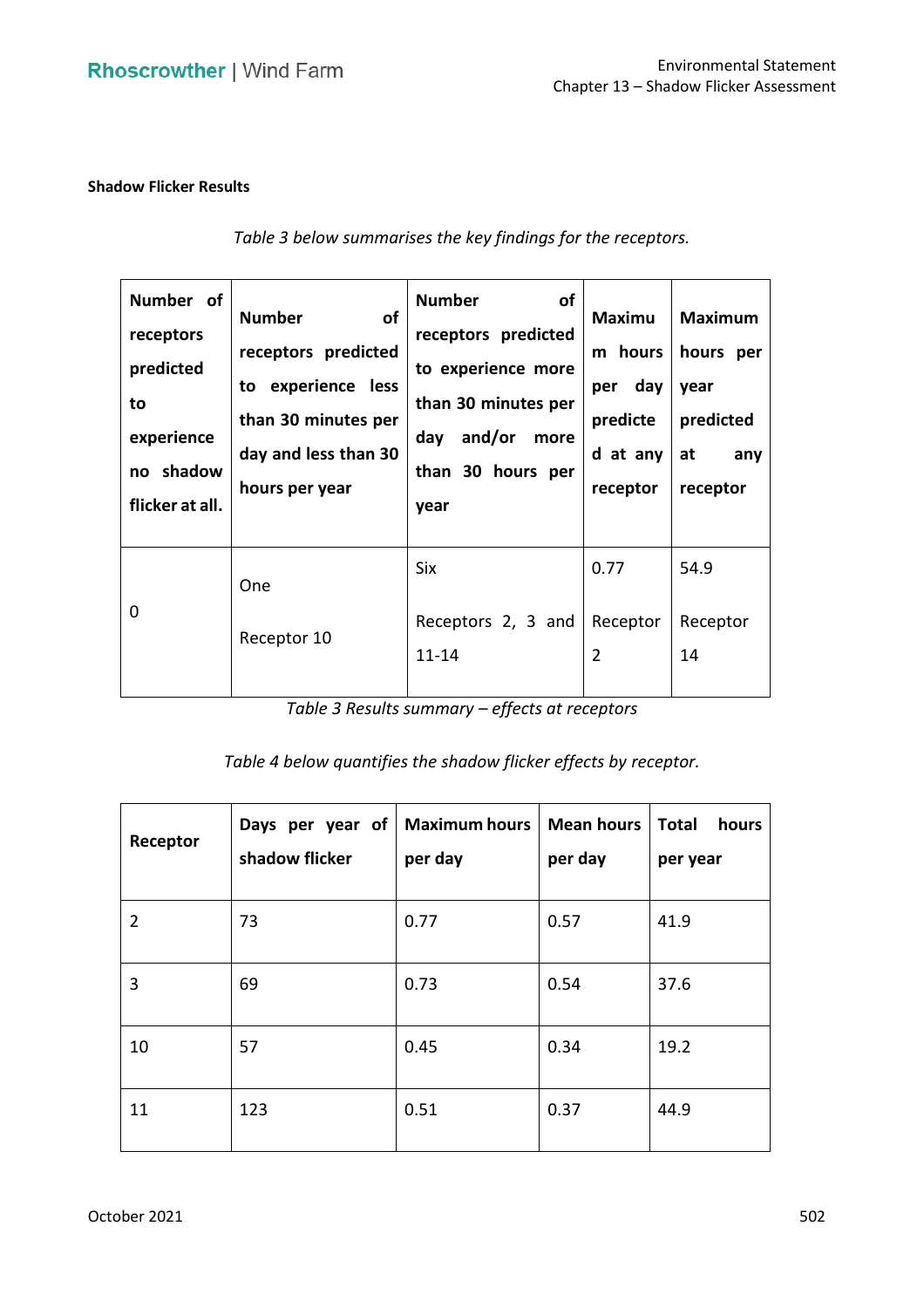| Receptor | per year of<br>Days<br>shadow flicker | <b>Maximum hours</b><br>per day | <b>Mean hours</b><br>per day | <b>Total</b><br>hours<br>per year |
|----------|---------------------------------------|---------------------------------|------------------------------|-----------------------------------|
| 12       | 119                                   | 0.53                            | 0.40                         | 47.6                              |
| 13       | 112                                   | 0.60                            | 0.48                         | 53.9                              |
| 14       | 110                                   | 0.61                            | 0.50                         | 54.9                              |

*Table 4 Results – shadow flicker per receptor* 

*Table 5 below quantifies the shadow flicker effects by turbine.* 

| <b>Turbine</b> | Days per year of<br>shadow flicker | <b>Maximum hours</b><br>per day | <b>Mean hours</b><br>per day | <b>Total</b><br>hours<br>per year |
|----------------|------------------------------------|---------------------------------|------------------------------|-----------------------------------|
|                | 88                                 | 1.07                            | 0.66                         | 58.3                              |
|                | 209                                | 0.80                            | 0.50                         | 105.2                             |
| 3              | 111                                | 0.62                            | 0.42                         | 47.1                              |

| Table 5 Results – shadow flicker per turbine |  |  |  |
|----------------------------------------------|--|--|--|
|----------------------------------------------|--|--|--|

# **Shadow flicker results summary**

- 13.27 Shadow flicker effects are only possible if there is an unobstructed path from the turbines to the window(s). If there is no view of the turbines from a receptor, there will be no noticeable effects because the turbine shadow will not pass over the window.
- 13.28 Receptor 10 would receive shadow flicker effects for less than the reference limit of 30 minutes per day and 30 hours per year and would not require mitigation.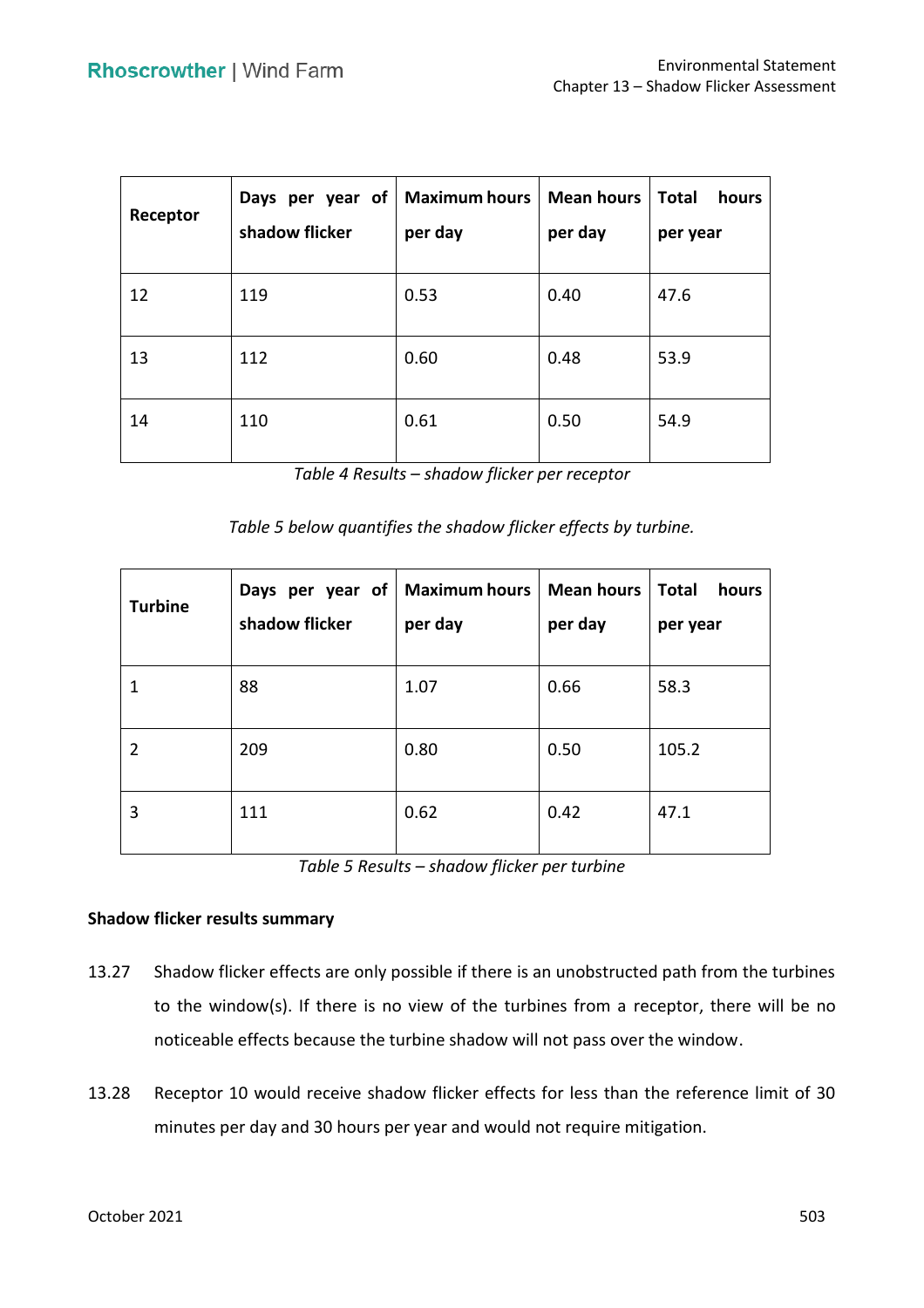- 13.29 The results show that six of the seven receptors will receive shadow flicker effects over the recommended daily threshold (up to 30 minutes) and above the recommended yearly threshold of up to 30 hours per year (receptors 2, 3 and 11-14).
- 13.30 A wind turbine shutdown scheme which details the times at which shadow flicker could occur and thus the time at which the wind turbine should be shut down is provided in Section 6.
- 13.31 The assessment has assumed that the receptors all have a 1m by 1m window facing the nearest wind turbine. This is a worst-case assumption of as the disc described by the turbine blades is parallel to the house. The effect calculated indicates that there is a potential to exceed the German and Northern Irish guidance described above in both the total length of the effect per year and the daily maximum duration. However, this does not mean an effect would necessarily occur as the calculated effect has been based on a worst case scenario. Factors that would reduce the effect are:
	- i. The period of the effect is during winter or in the evening when sunlight levels are low and the risk of shadows is reduced, therefore the maximum possible figure calculated in the assessment would reduce significantly;
	- ii. The prevailing winds are from 210 to 240 degrees<sup>8</sup>, while the affected windows are all calculated to face the nearest wind turbine. For much of the period the disc described by the rotor blade, will not be parallel with the window of the receptor and the extent of the shadow cast will be smaller than the model has calculated and the duration of the effect would be diminished.

<sup>8</sup> Taken from previously completed ES chapter.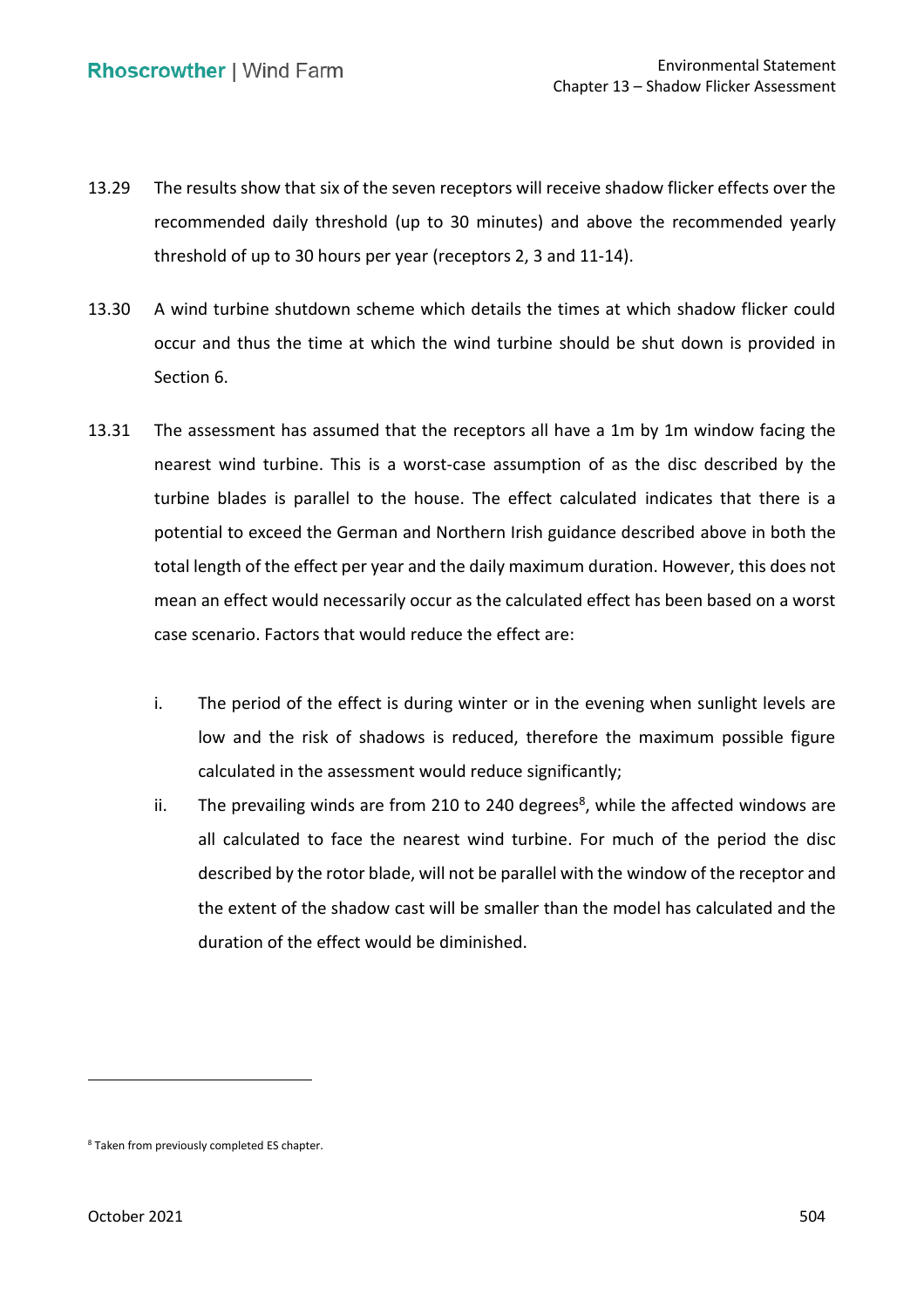- 13.32 However, given the significant exceedance of the 30 hour, or 30 minutes per day threshold the effect is classed as significant and mitigation should be proposed.
- 13.33 An automatic shutdown device can be equipped to the turbines so that if the turbines' position and weather conditions match the scenario in which shadow flicker effects are possible, the relevant turbine will be shut down. This would completely mitigate the effects of shadow flicker. It is proposed that a planning condition will be imposed which requires a shadow flicker management plan to be submitted to, and agreed by, the Local Planning Authority.

#### **Shadow Flicker Date Time Graph**

- 13.34 Figure 8 on the following page illustrates the combined shadow flicker times on all receptors from all turbines (red hatched areas). The red lines illustrate the sunrise and sunset times.
- 13.35 It can be seen that effects generally occur when the Sun is low in the sky<sup>9</sup>, which is to be expected since this equates to the longest shadows.
- 13.36 Further detailed breakdowns are presented in the ES Appendix 13.2 and 13.3 where effects are predicted, including:
	- i. Summary of effects for each individual receptor;
	- ii. Graphs for individual turbines;
	- iii. Contour map.

<sup>&</sup>lt;sup>9</sup> This includes during the winter months where the Sun's maximum elevation is around 12 degrees.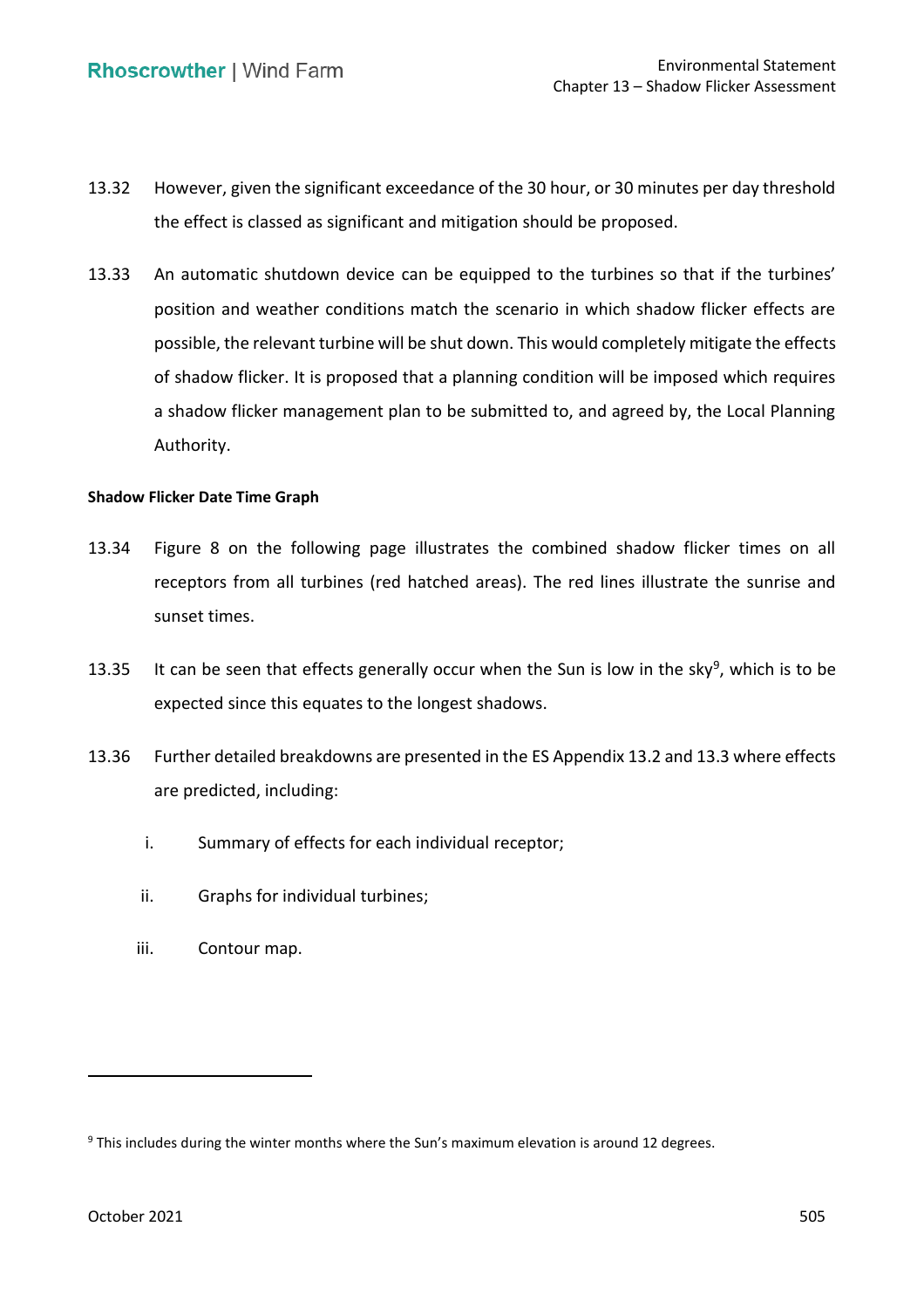

# *Figure 8 Shadow flicker times – all receptors and all turbines*

September 2021 506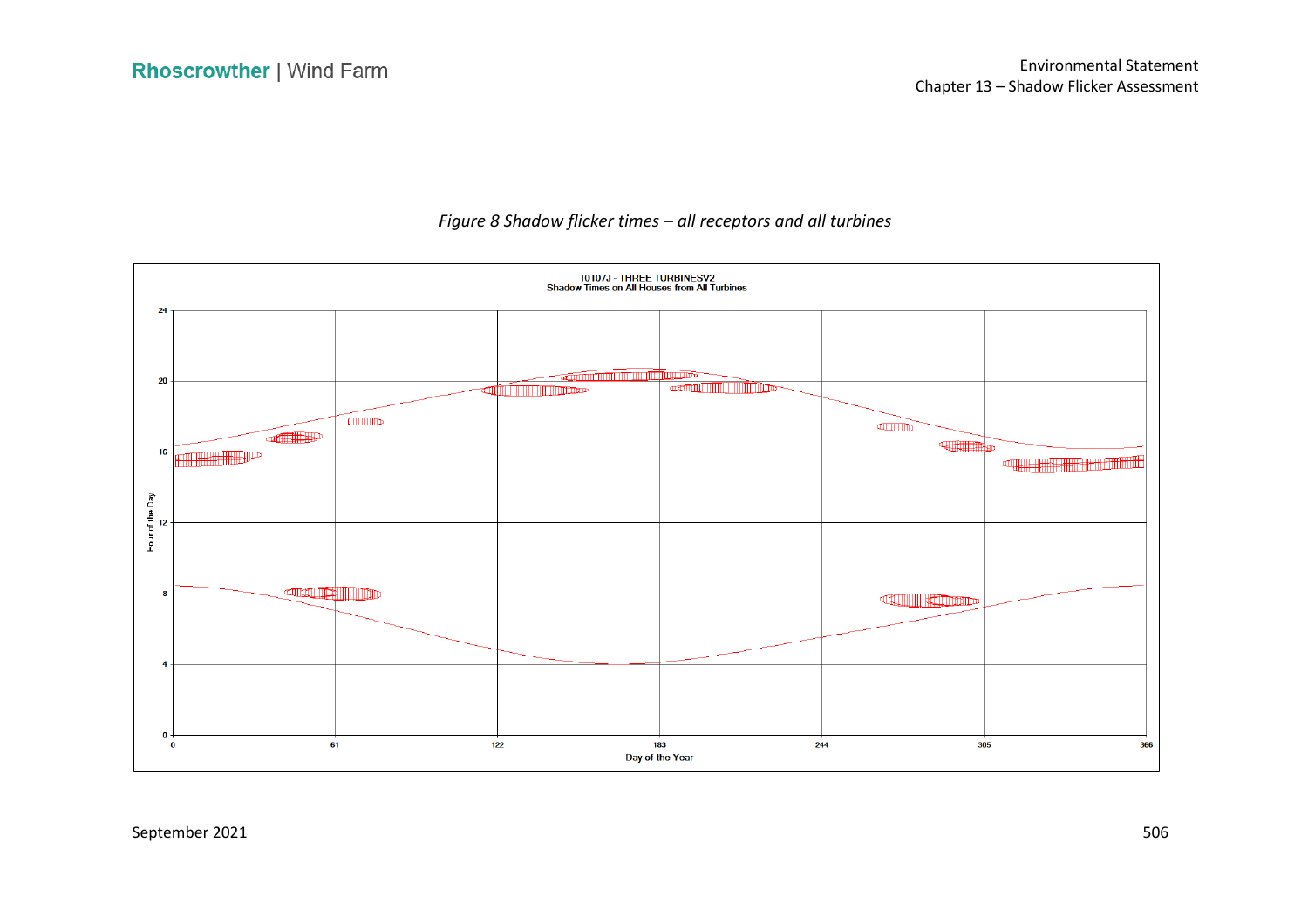# **Cumulative**

 13.37 There are no other wind farms (either in planning or constructed) in the study area so there will not be any cumulative impacts.

### **Mitigation Measures**

- 13.38 The following section presents an overview of the mitigation measure in the form of a shut-down scheme for the relevant wind turbines.
- 13.39 A shut-down scheme is a proven mitigation strategy for shadow flicker effects. A down to avoid shadow flicker effects on each receptor assuming optimal conditions i.e. clear sunny skies with the turbine rotor perpendicular to the window at the affected receptor. The term 'shutdown' means that the rotating blade is completely still and does not move for the period of time specified. The optimal scheme would shut down each turbine for the minimum amount of time shutdown scheme defines the times between which a turbine should be shut to remove the effects.
- 13.40 It is proposed that a planning condition will be imposed which requires a shadow flicker management plan to be submitted to, and agreed by, the Local Planning Authority.

### **Conclusions**

### **Results Overview**

- 13.41 The overall conclusions are presented below:
	- i. The analysis presents worst-case shadow flicker analysis of the receptors provided to Pager Power by the developer;
	- ii. One receptor (receptor 10) would receive shadow flicker effects for less than the reference limit of 30 minutes per day and 30 hours per year and would not require mitigation;